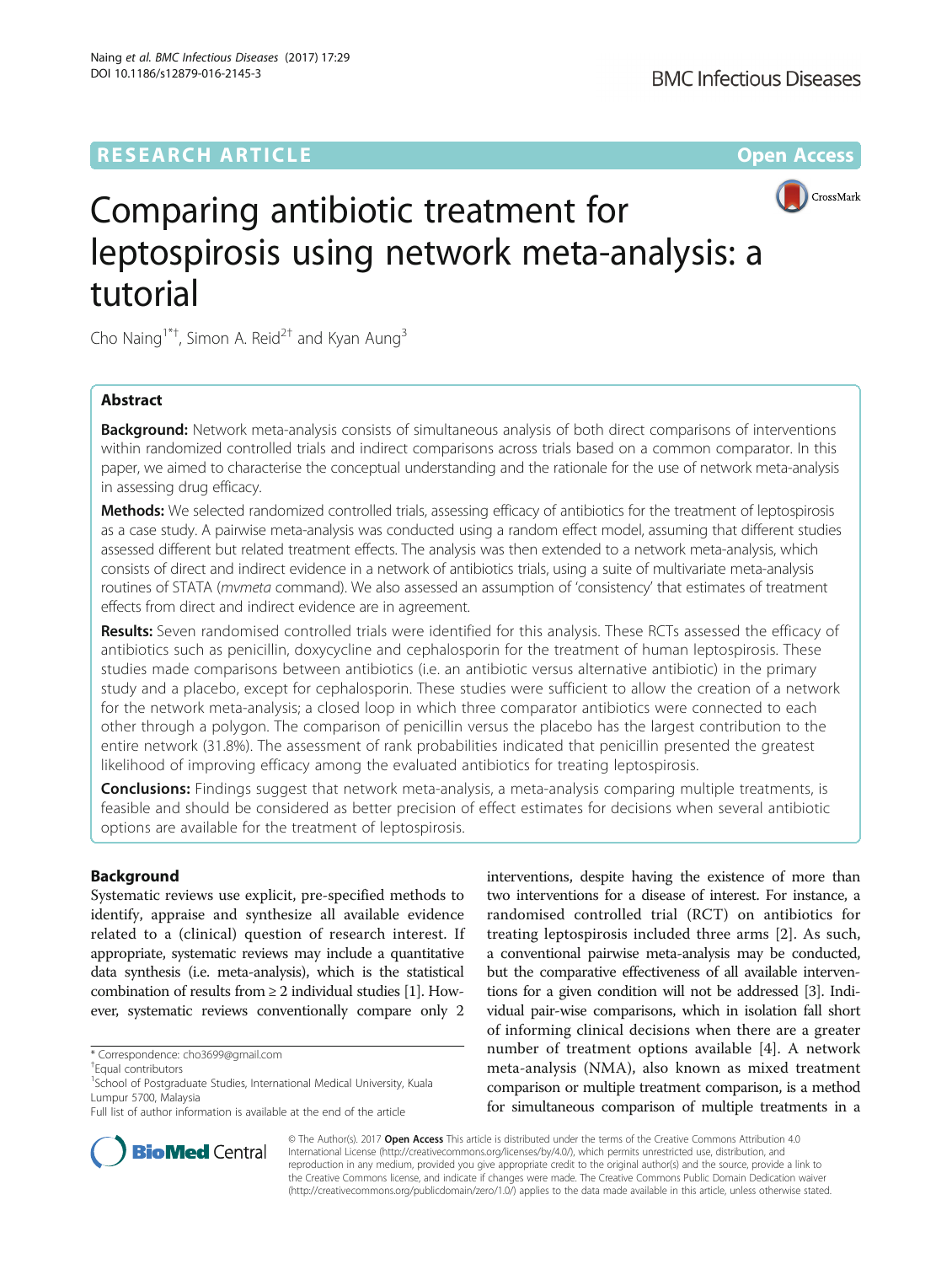single meta-analysis [[3\]](#page-7-0). It expands the scope of a traditional (conventional) pairwise meta-analysis by analysing simultaneously both direct comparisons of interventions within RCTs and indirect comparisons across trials based on a common comparator [[5](#page-7-0)–[7\]](#page-7-0). The multivariate approach, therefore, allows one to 'borrow strength' across correlated outcomes, to potentially reduce the impact of outcome reporting bias [\[8](#page-7-0)].

Leptospirosis is a zoonosis caused by infection with pathogenic Leptospira species that has a global distribution with a significant health impact, particularly in resourcepoor tropical countries [[9\]](#page-7-0). The clinical course in humans ranges from mild to lethal with a broad spectrum of symptoms and clinical signs [[10](#page-7-0)]. A recent systematic review estimated that there are 1.03 (95% CI 0.43–1.75) million cases of leptospirosis worldwide each year and 58,900 deaths (95% CI 23,800–95,900) [[11](#page-7-0), [12](#page-7-0)], which corresponds to an estimated 2.9 million disability-adjusted life years per annum, including 2.8 million years of life lost due to premature death [[9](#page-7-0)]. Thus far, the optimal treatment of leptospirosis remains a subject of debate, mainly due to the wide and biphasic clinical spectrum of the disease and the distinct pathogenesis in these two phases [\[13, 14\]](#page-7-0).

Taken together, the objective of this study was to characterise the conceptual understanding and the rational for the use of NMA in assessing drug efficacy. As such, we used results from RCTs of antibiotics for the treatment of leptospirosis as a case study.

## Methods

## Searching studies

First, we searched for RCTs evaluating the efficacy of antibiotics for the treatment of patients with leptospirosis in electronic databases (Medline, EMBASE) up to June 2016. We used a search strategy with terms relevant to leptospirosis, RCTs and antibiotics individually and in combination (Additional file [1](#page-7-0): Table S1). We also searched the relevant studies in the Cochrane Central Register of Controlled Trials (CENTRAL) and EBSCO CINAHL. Two investigators within the reviewing team independently screened the title and abstract retrieved from the searches. Individual studies were selected based on the following predetermined criteria in PICOS, described elsewhere [[1, 15\]](#page-7-0): Population (P): those patients diagnosed with leptospirosis; Interventions (I): antibiotics; Comparisons (C): an antibiotic versus alternative antibiotic or placebo; Outcomes (O): mortality; and Study design (S): RCTs. We defined mortality as death of a patient at any follow-up time point given in the primary study, after administration of a selected treatment option. This primary outcome was chosen because it is the most important estimate of treatment efficacy.

For each identified study that met the selection criteria we extracted data on study design, study population characteristics and interventions (type of antibiotics, dosage, route of administration, day of treatment initiation and follow-up duration). We rated the methodological quality of each included RCT, using a risk of bias (RoB) tool recommended by the Cochrane Collaboration for assessment criteria. The RoB tool is a domain-based assessment to detect random sequence generation, allocation concealment, blinding in the studies (patients, assessors and physicians), incomplete outcome data, selective outcome reporting, and evidence of major baseline imbalance [\[15\]](#page-7-0).

## Assessing the feasibility of a network meta-analysis

We assessed whether an NMA would provide a method to indirectly compare an antibiotic in terms of the specified outcomes for patients diagnosed with leptospirosis. The placebo-controlled clinical trial has a long history of being the standard for clinical investigations of new drugs [\[16](#page-7-0)]. Published RCTs that assessed the efficacy of antibiotics for the treatment of human leptospirosis included penicillin, doxycycline and cephalosporin. These studies made comparisons between antibiotics (i.e. an antibiotic vs alternative antibiotic) in the primary study and a placebo, except for cephalosporin. This exception might be due to the ethical issues associated with withholding treatment for a fatal illness or possibly due to the lack of sponsorship by industry. In the absence of trials involving a direct comparison of interventions, an indirect comparison can provide valuable evidence for the relative treatment effects between competing interventions [\[17](#page-8-0), [18](#page-8-0)]. If we want to make best use of the evidence, it is necessary to analyse all the evidence jointly [[19\]](#page-8-0). In order to do a network plot, we used the STATA command (network map) [[20, 21\]](#page-8-0).

## Statistical analysis

The number of deaths and corresponding total number of participants in each treatment arm were extracted from the included studies and used to calculate the outcome measure of treatment efficacy as an odds ratio (OR) and corresponding 95% confidence interval (CI). A pairwise meta-analysis was conducted by synthesising studies that compared the same interventions with a random effect model, assuming that different studies assessed different but related treatment effects. Between-study heterogeneity was assessed with  $I^2$  statistics ( $I^2 > 50\%$  was considered to show substantial heterogeneity) [\[15\]](#page-7-0). The analysis was then extended to an NMA, which consists of direct and indirect evidence in a network of antibiotics trials, using a suite of multivariate meta-analysis routines of STATA (mvmeta command) to evaluate the assumptions in the studies and provide graphical presentation of results [[20](#page-8-0), [21](#page-8-0)]. In the suite, the assumption of 'consistency' and 'inconsistency' in NMA was assessed using a data augmentation approach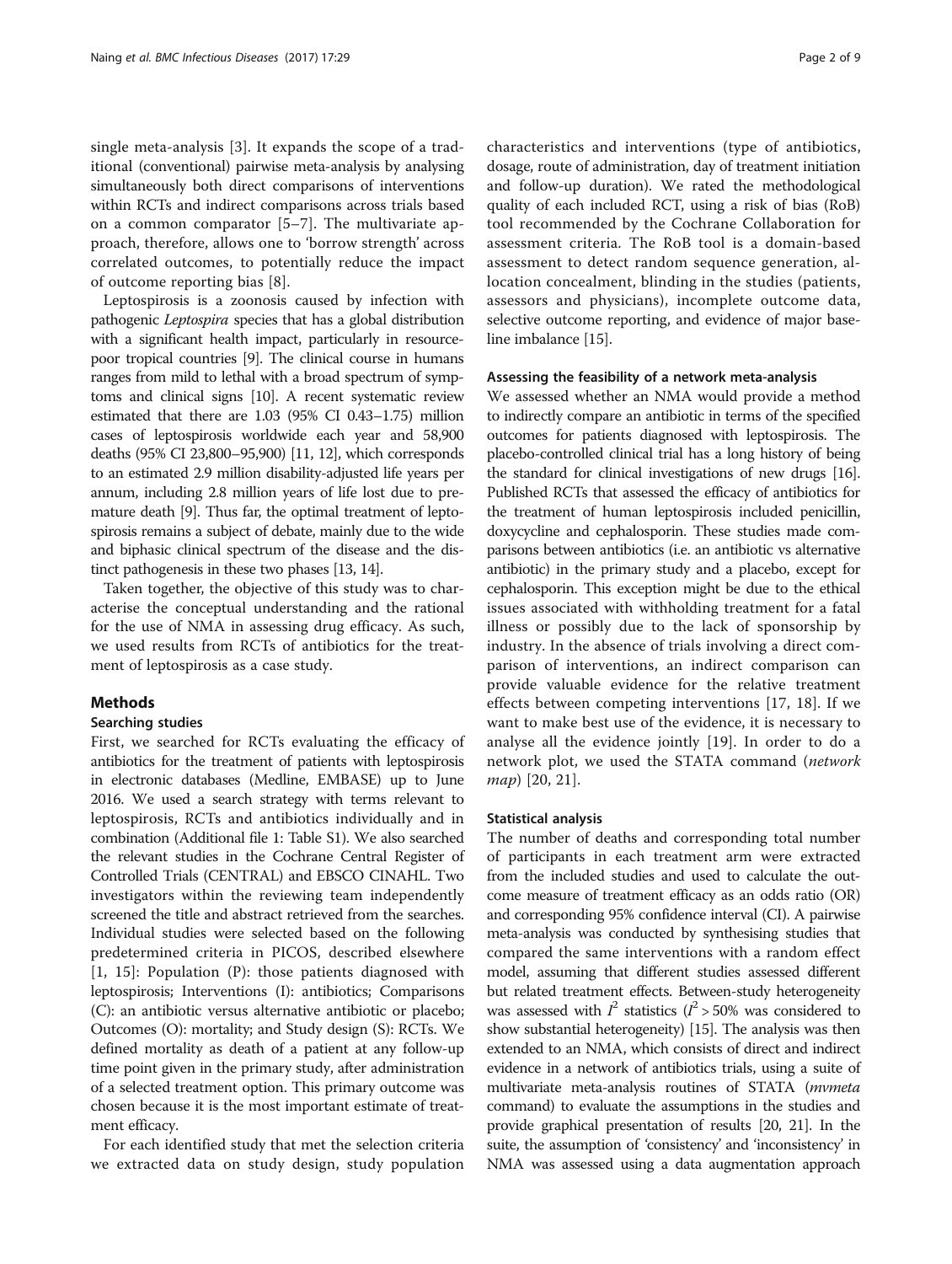[[20](#page-8-0)]. The assumption of 'consistency' implies that estimates of treatment effects from direct and indirect evidence are in agreement [\[19\]](#page-8-0), where as evidence 'inconsistency' is the discrepancy between direct and indirect comparisons [\[17](#page-8-0)]. Our null hypothesis was that there was consistency between the direct and indirect evidence [[19](#page-8-0)] and we would reject the null hypothesis if there was a statistically significant difference between the direct and indirect evidence comparison ( $p < 0.05$ ).

The comparative efficacy of four antibiotics included in this review was assessed using penicillin as the reference treatment because it is the first choice antibiotic for treating leptospirosis. The probability that each antibiotic is the best among the given treatments was determine by evaluating the rank probabilities and surface under the cumulative ranking curve (SUCRA) for the efficacy results of the NMA [[20](#page-8-0), [21](#page-8-0)]. A higher probability of achieving rank 1 indicates a higher probability that treated patients will experience a greater improvement in terms of mortality outcome (i.e. more likely to survive).

The heterogeneity of the indirect comparison was assessed using  $tau^2$ , which examines heterogeneity because of study and study drug interaction (smaller values indicate a better model). For each outcome, one common heterogeneity parameter,  $tau^2$ , which is the estimated standard deviation of underlying effects across studies [[15](#page-7-0)] was assumed across comparisons, which corresponded to the variance of the underlying distribution. A  $tau^2$  value ≥ 1 is considered to indicate relatively high intra-study variability [[17](#page-8-0)]. All analysis were conducted using Stata I/C version 14.0 (Stata Corp, Txt).

## Results

## Feasibility of a network meta-analysis

Figure [1](#page-3-0) shows the study selection process for the systematic review of antibiotic treatment of leptospirosis. We found four RCTs compared penicillin to a placebo [[22](#page-8-0)–[25\]](#page-8-0), two RCTs comparing penicillin to a cephalosporin [[2,](#page-7-0) [26](#page-8-0)], one RCT comparing doxycycline and a placebo [[27](#page-8-0)], and further RCT comparing penicillin to doxycycline [[2](#page-7-0)]. These seven RCTs [[2,](#page-7-0) [22](#page-8-0)–[27\]](#page-8-0) were sufficient to allow the creation of a network for the NMA. Figure [2](#page-3-0) shows a closed loop in which three comparator antibiotics were connected to each other through a polygon. Treatments penicillin, doxycycline, and cephalosporin (ceftriaxone or cefotaxime) were compared against each other in these trials and thus each comparison in the closed loop is informed by both direct and indirect evidence in the present leptospirosis network.

The network map shows all the available comparisons in the network using weighted nodes and the RoB level (for blinding in this case) for each comparison using colored edges. Each line joining two treatments represents a direct head-to-head comparison, providing efficacy in terms of mortality outcome. The size of the nodes is proportional to the number of studies evaluating each intervention and the thickness of the edges is proportional to the precision of each direct comparison.

## Systematic review results

The characteristics of the seven trials included in this analysis are presented in Additional file [2.](#page-7-0) RCTs identified for the current network were generally single centre, open label trials evaluating the efficacy of antibiotics in treating patients diagnosed with leptospirosis. With regard to the methodological quality of RCTs in this analysis, only one trial [\[26\]](#page-8-0) had low RoB with regards the adequacy of blinding (Table [1](#page-4-0)).

In the direct comparison using a pairwise meta-analysis showed that there were comparable efficacies of antibiotics for the treatment of leptospirosis based on the mortality outcome. With regard to head-to head comparison, four studies [[22](#page-8-0)–[25](#page-8-0)] provided data on mortality in the penicillin group (17/202, 84.16%) and the placebo group (11/ 207,53%); a pooled analysis showed a comparable efficacy on mortality outcome between penicillin and placebo (OOR : 1.65, 95% CI: 0.76-3.52,  $I^2$ :11.2%)., Two studies [[2](#page-7-0), [26](#page-8-0)] reported data on mortality in the cephalosporin group (9/173, 52%) and the penicillin group (6/175,34.3%) and a pooled analysis showed a comparable efficacy on mortality outcome between these two drugs (OR: 1.55, 95% CI: 0.54-4.48,  $I^2$ : 17%). One each study compared penicillin and doxycycline (4/87 vs 2/ 81, OR: 1.9, 95% CI: 0.34-10.69) [\[2](#page-7-0)], doxycycline and cephalosporin (2/81 vs 1/88, OR: 2.2, 95% CI: 0.34- 10.69) [[26](#page-8-0)] or doxycycline and placebo  $(0/14 \text{ vs } 0/15)$ [[27](#page-8-0)], showing no differences in mortality outcome among the drugs of interest (Fig. [3\)](#page-4-0). Overall, the absence of heterogeneity reflects the small number of included studies for pairwise comparison.

#### The leptospirosis network

The input data for the current NMA is shown in Table [2](#page-5-0). Figure [4](#page-5-0) shows the contribution of each direct comparison in the network estimates. The comparison of penicillin versus the placebo (A vs B) has the largest contribution to the entire network (31.8%).

A multivariate meta-analysis showed that there was no evidence of inconstency (Chi<sup>2</sup>: 1.11;. Prob > Chi<sup>2</sup> : 0.29). Tau<sup>2</sup> values also showed an 'agreement' between the direct and indirect evidence (0.0031). The predictive interval plot (Fig. [5](#page-6-0)) indicates that for these comparisons (penicillin vs placebo, cephalosporin vs placebo) are wide enough compared with the CIs; this suggests that in a future study the active treatment can appear more effective than placebo.

The assessment of rank probabilities using SUCRA plots indicated that penicillin presented the greatest likelihood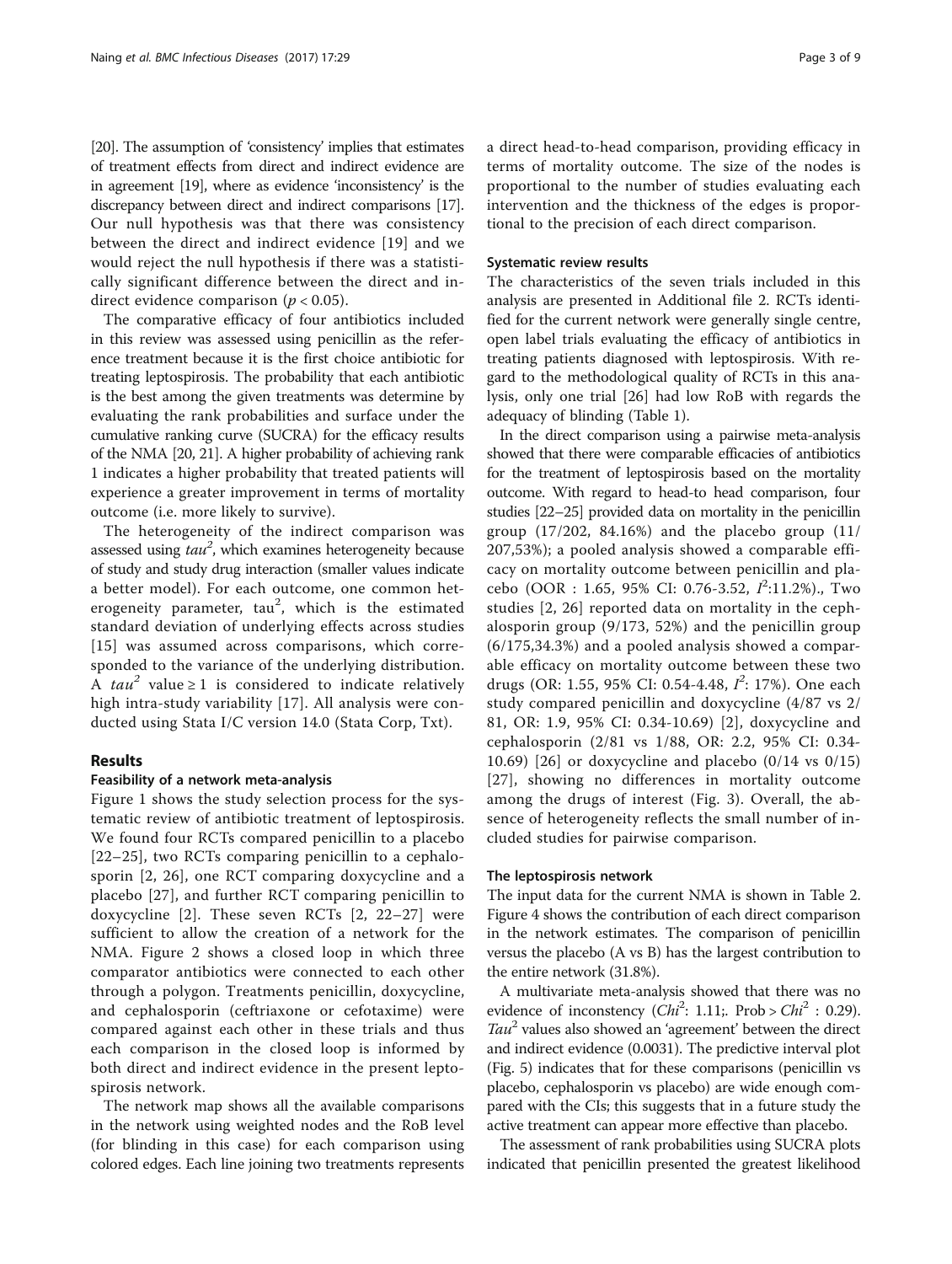<span id="page-3-0"></span>

of improving efficacy, among the evaluated antibiotics for treating leptospirosis (Fig. [6](#page-6-0)).

## **Discussion**

Meta-analyses comparing multiple treatments are feasible and should be considered as the bedrock for decisions when several treatments are available [\[2](#page-7-0), [4](#page-7-0)]. NMA in its standard form makes an assumption of 'consistency' [[19](#page-8-0)] that estimates of treatment effects from direct and indirect evidence are in agreement [[17](#page-8-0), [19\]](#page-8-0). The current NMA could hold the key assumption of consistency.

The results of this NMA showed that it is possible to assess the efficacy of cephalosporin compared to a placebo even though this direct comparison was not

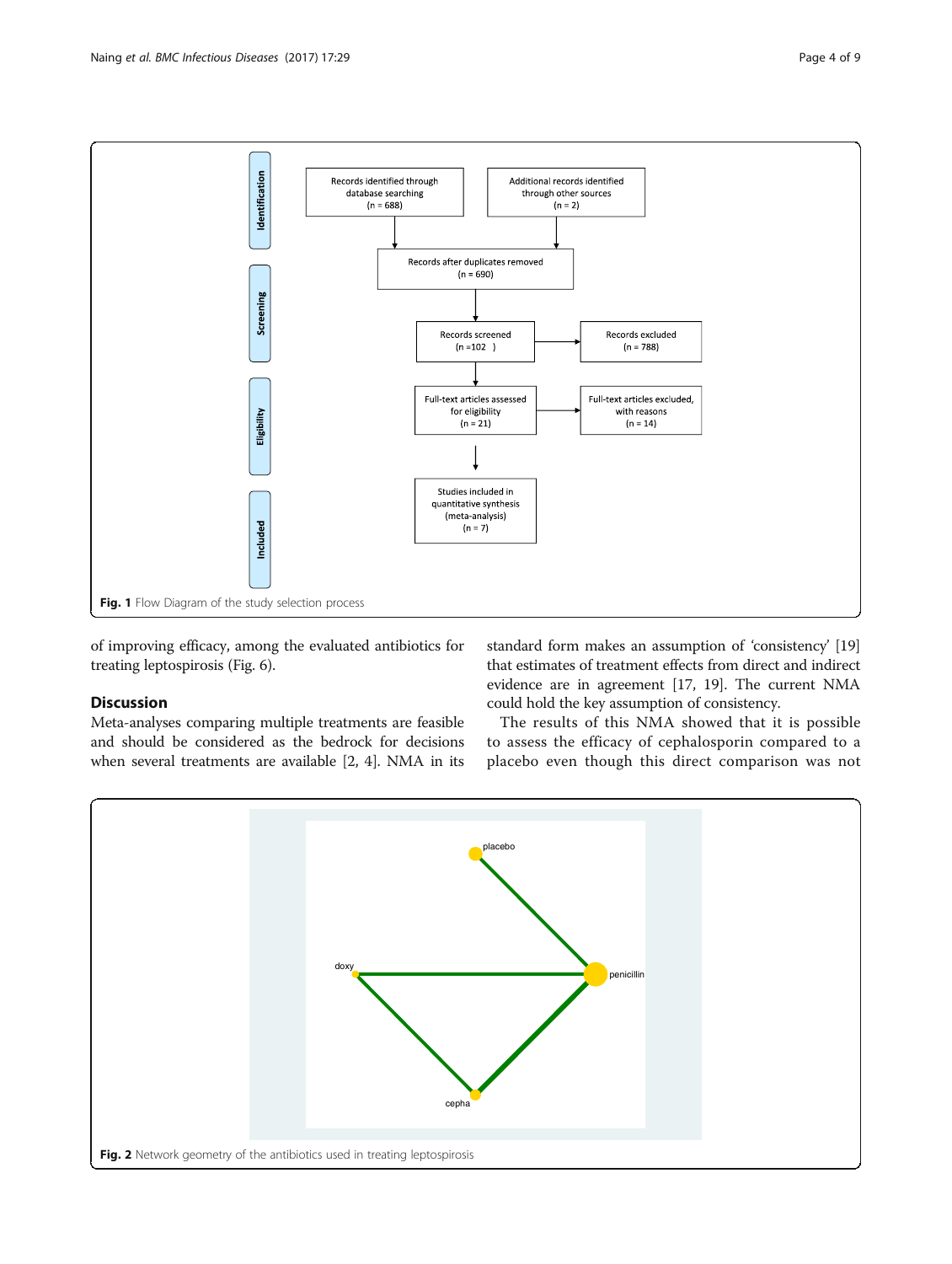<span id="page-4-0"></span>Table 1 Risk of bias assessment

| Study, year [ref]        | Random<br>sequences<br>generation | Allocation<br>concealment | Blinding of<br>outcome<br>assessment |  |
|--------------------------|-----------------------------------|---------------------------|--------------------------------------|--|
| Suputtamongkol, 2004 [2] | low risk                          | low risk                  | high risk                            |  |
| Edwards, 1988 [22]       | low risk                          | unclear                   | unclear                              |  |
| Watt, 1988 [23]          | high risk                         | high risk                 | high risk                            |  |
| Dahler, 2000 [24]        | high risk                         | high risk                 | high risk                            |  |
| Costa, 2003 [25]         | unclear                           | unclear                   | unclear risk                         |  |
| Panaphut, 2003 [26]      | low risk                          | low risk                  | low risk                             |  |
| McClain, 1984 [27]       | low risk                          | low risk                  | unclear                              |  |

performed in any of the included trials. Our results predicted that a cephalosporin antibiotic would have comparable efficacy to penicillin in reducing mortality in human leptospirosis. Indications for the use of cephalosporin antibiotics for the treatment of leptospirosis are included in the WHO guideline for management of leptospirosis [\[28\]](#page-8-0) as well as some national guidelines for management of leptospirosis in some countries such as Malaysia, as an example [[29](#page-8-0)].

A Cochrane review on seven RCTs [[30](#page-8-0)] as well as a non-Cochrane review on ten RCTs [[31](#page-8-0)] performed pairwise analyses of the efficacy of antibiotics for the treatment of human leptospirosis. Both reviews reported comparable efficacy of antibiotics in preventing mortality as an outcome as well as an effect on the duration of illness. The Cochrane systematic review concluded that there were insufficient evidence to advocate for or against the use of antibiotics for the treatment of treating leptospirosis [[30](#page-8-0)] and the review by Charan and associates [[31\]](#page-8-0) showed that there was no significant difference between mortality in groups given penicillin compared to control groups.

The WHO treatment guidelines still recommend administration of antibiotics for leptospirosis regardless of the stage or severity of the disease [[28](#page-8-0)]. The optimal treatment of leptospirosis remains a major clinical dilemma, for which limited data from clinical studies exist [[14](#page-7-0)]. Penicillin G sodium (penicillin G) is generally recommended as the first choice treatment for severe leptospirosis. It is important to evaluate alternatives to penicillin G because its use has potential drawbacks. Antibiotic resistance has compromised the efficacy of



Fig. 3 Forest plot showing the efficacy of antibiotics for the treatment of leptospirosis in a pairwise meta- analysis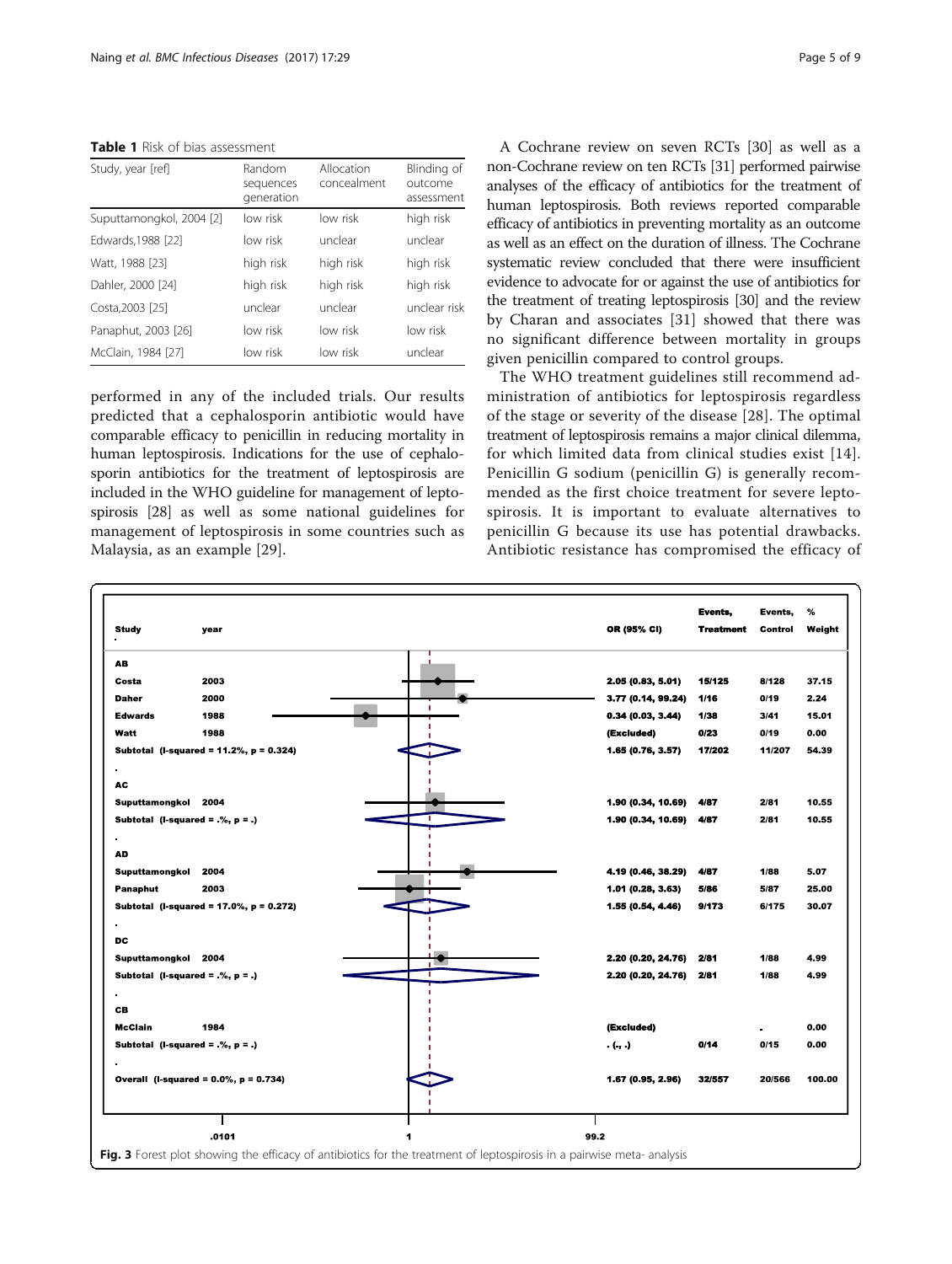<span id="page-5-0"></span>Table 2 The matrix of source data used in a network meta-analysis of antibiotic treatment of leptospirosis

| Study, year [ref]        | dA             | nA  |          | dB nB |                  | dC nC dD |   | – nD |
|--------------------------|----------------|-----|----------|-------|------------------|----------|---|------|
| Suputtamongkol, 2004 [2] | $\overline{4}$ | 87  |          |       | 2                | 81       |   | 88   |
| Edwards, 1988 [22]       | 1              | 38  | 3        | 41    |                  |          |   |      |
| Watt, 1988 [23]          | 05             | 23  | $\Omega$ | 19    |                  |          |   |      |
| Daher, 2000 [24]         |                | 16  | $\Omega$ | 19    |                  |          |   |      |
| Costa, 2003 [25]         | 15             | 125 | - 8      | 128   |                  |          |   |      |
| Panaphut, 2003 [26]      | 5              | 86  |          |       |                  |          | 5 | 87   |
| McClain, 1984 [27]       |                |     | 0        | 15    | $\left( \right)$ | 14       |   |      |

 $d$  number of deaths,  $n$  total number of patients with leptospirosis,  $A$  penicillin, B placebo, C doxycycline, Dcephalosporin

penicillin G against many important bacterial pathogens, and it is intrinsically inactive against coinfected Rickettsiosis that are common in tropical areas such as Thailand [\[26\]](#page-8-0). In addition, Jarisch-Herxheimer Reaction (JHR) is a known complication associated with the use of penicillin G for the treatment of leptospirosis [\[32, 33](#page-8-0)]. Therefore, penicillin G administration might pose a great burden in critically ill patients [\[33\]](#page-8-0). Of note is that the small number of included studies and these being not recent is a reflection of the limited scientific interest in performing clinical trials in this field. There may be a number of reasons for this. For instance, the lack of a widely available, sensitive and rapid method of laboratory confirmation of leptospirosis has been an important impediment [\[2](#page-7-0)] and this compromises the recruitment of patients for the clinical trials. Moreover, there may be a concern whether the clinical manifestation of leptospirosis would become worse after the initiation of antibiotic therapy due to the development of JHR. A systematic review of 27 studies in JHR had reported the development of JHR in 92 of 976 leptospirosis patients within 1 to 48 h after administration of the first dose of antibiotic [[32](#page-8-0)]. It is also noted that a higher proportion of JHR occurred in early stage leptospirosis, suggesting a higher probability of

Other classes of antibiotic may provide better alternatives to penicillin G. Doxycycline has the advantage that it can be administered orally but it is not suitable in pregnant women. Like penicillin, most cephalosporin act on the

the (adverse) event before the natural clearance of spiro-



chetes [\[32](#page-8-0)].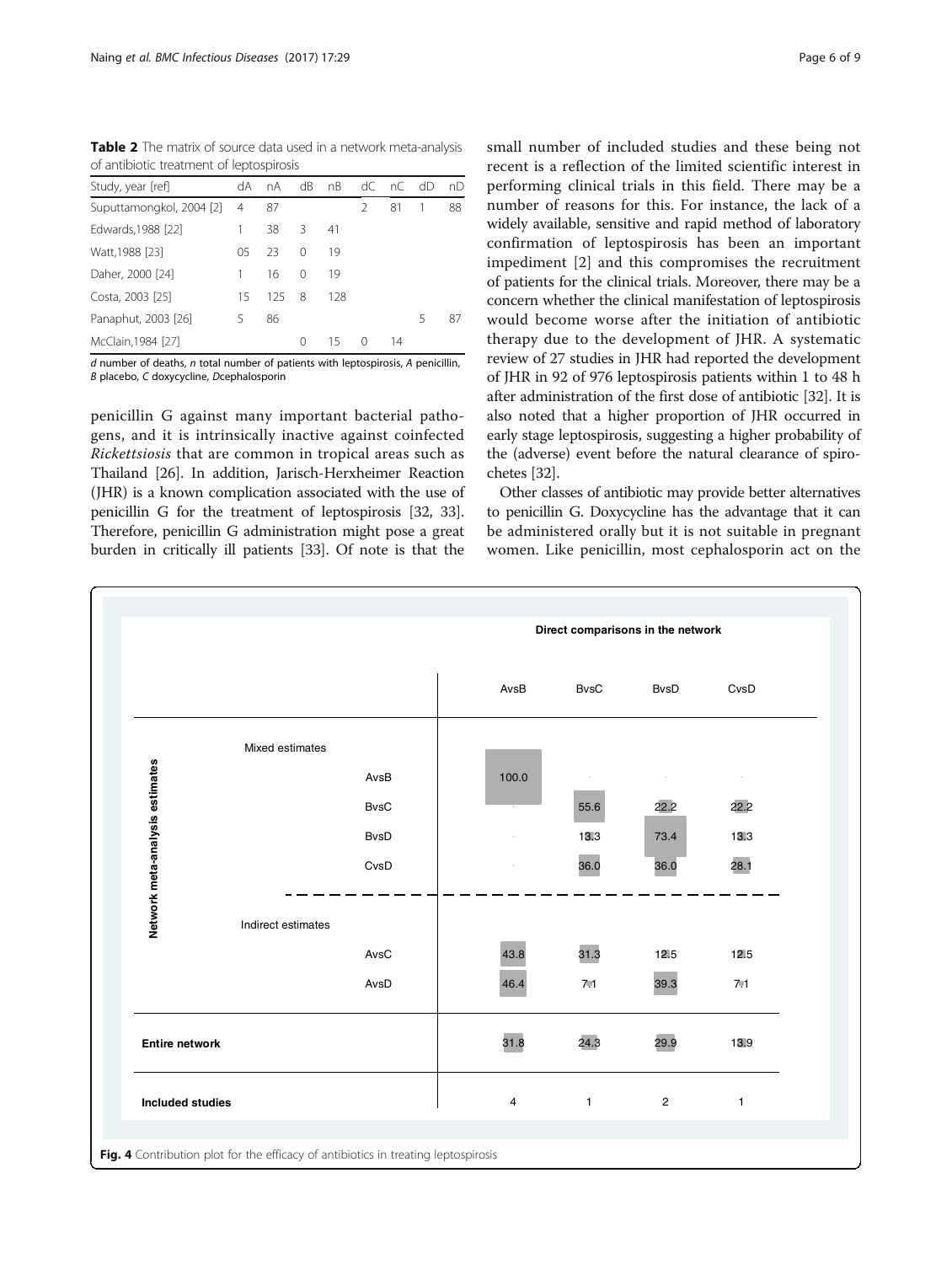<span id="page-6-0"></span>

bacterial cell wall synthesis, with some exceptions that act on protein synthesis [\[34\]](#page-8-0). Ceftriaxone can be administered once daily, which is an advantage over another third generation cephalosporin such as cefotaxime [\[2](#page-7-0)] and no dosage adjustment, was required for renal failure. In addition, there is no reported evidence of JHR in patients with leptospirosis. Moreover, ceftriaxone can give extra benefit of being an excellent empirical therapy for other

infections (e.g. Streptococcus pneumonia) which mimic the clinical presentation of leptospirosis [\[14\]](#page-7-0).

This is the first time that an indirect evaluation of the efficacy of an antibiotic treatment for leptospirosis using NMA has been performed. This is an important additional work because the evaluation of antibiotic treatments for leptospirosis using double-blind RCTs is complicated by ethical considerations associated with the provision of a

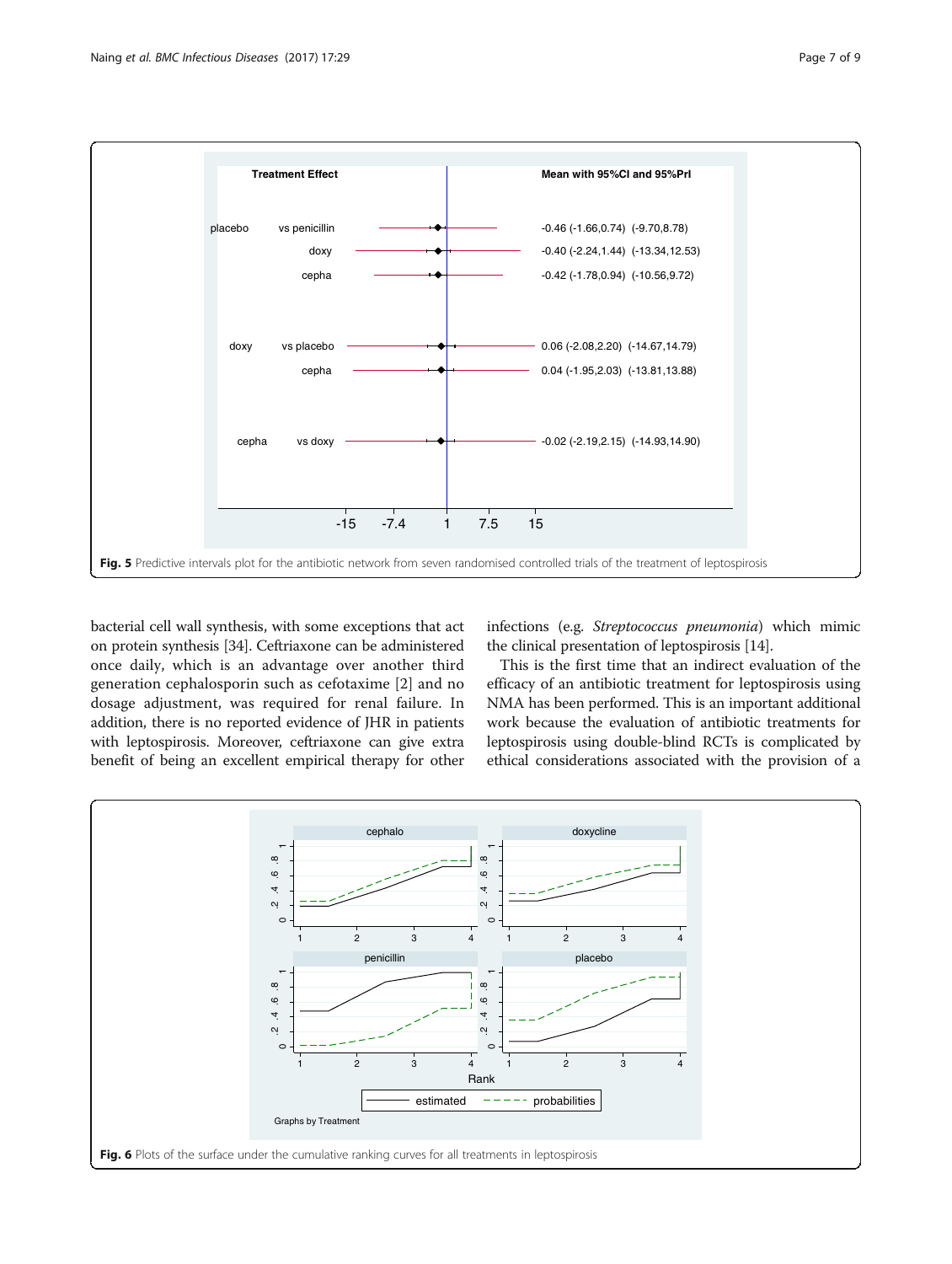<span id="page-7-0"></span>placebo to severely affected patients [\[26\]](#page-8-0). Therefore, study designs that permit the use of indirect analyses of efficacy such as the NMA would allow an assessment of cephalosporin (ceftriaxone in this case) compared to a placebo control.

The indirect comparisons in the current review revealed that the antibiotics did not differ from each other with regards to their ability to reduce mortality, supporting the findings of earlier reviews [\[30, 31\]](#page-8-0). However, the NMA provided slightly different results compared to the more simplistic direct comparison using conventional pairwise meta-analysis efficacy estimates. This shows the potential advantage of NMA because it can incorporate both direct and indirect comparisons, decreasing the risk for possible sponsorship bias [[35\]](#page-8-0), which often is an issue for drug trails.

There are some limitations that needed to acknowledge. We did not find evidence of inconsistency in the results from our indirect comparison analysis. However, these findings should be interpreted with caution as only a small number of trials could be identified for inclusion in the current analysis. Nevertheless, our findings agree with the earlier reviews, indicating no significant difference between the antibiotics for mortality as an end point. The current network meta-analysis could hold the key assumption of consistency. The indirect comparisons presented in this study add to the current body of evidence in literature.

## Conclusions

Findings suggest that network meta-analysis, a metaanalysis comparing multiple treatments, is feasible and should be considered as better precision of effect estimates for decisions when several antibiotic options are available for the treatment of leptospirosis.

## Additional files

[Additional file 1: Table S1.](dx.doi.org/10.1186/s12879-016-2145-3) Citations and Ovid MEDLINE (R) <1946 to Present>. (DOC 47 kb)

[Additional file 2:](dx.doi.org/10.1186/s12879-016-2145-3) Table Characteristics of the clinical trials included in meta-analysis. (DOC 39 kb)

#### Abbreviations

CENTRAL: Cochrane Central Register of Controlled Trials; JHR: Jarisch-Herxheimer reaction; NMA: Network meta-analysis; RCT: Randomized controlled trial; RoB: Risk of bias; SUCRA: Surface under the cumulative ranking curve

#### Acknowledgements

We are grateful to the participants and researchers of the primary studies. We thankfully acknowledge the reviewers and the editors for the comments given and the helpful inputs to improve the manuscript. We thank the International Medical University in Malaysia and the University of Queensland/ School of Public Health in Australia for allowing us to perform this study.

#### Availability of data and materials

The data supporting the findings can be found in the main paper and an additional supporting file.

#### Authors' contributions

CN conceptualized, participated in its design, carried out the statistical analysis and wrote the first draft and revised the manuscript. SR conceptualized, participated in its design, analysis, writing and revising the manuscript. KA participated in data extraction, interpretation and revising. All authors read and approved the final manuscript.

#### Competing interests

The authors declare that they have no competing interests.

#### Consent for publication

Not applicable.

#### Ethics approval and consent to participate

The need for approval was waived as this study solely used published human data.

#### Author details

<sup>1</sup>School of Postgraduate Studies, International Medical University, Kuala Lumpur 5700, Malaysia. <sup>2</sup>School of Public Health, University of Queensland, Brisbane, Australia. <sup>3</sup>School of Medicine, International Medical University, Kuala Lumpur, Malaysia.

## Received: 7 October 2016 Accepted: 21 December 2016 Published online: 05 January 2017

#### References

- 1. Liberati A, Altman DG, Tetzlaff J, Mulrow C, Gøtzsche PC, Ioannidis JPA, et al. The PRISMA statement for reporting systematic reviews and meta-analyses of studies that evaluate healthcare interventions: explanation and elaboration. BMJ. 2009;339:b2700.
- 2. Suputtamongkol Y, Niwattayakul K, Suttinont C, Losuwanaluk K, Limpaiboon R, Chierakul W, et al. An open, randomized, controlled trial of penicillin, doxycycline, and cefotaxime for patients with severe leptospirosis. Clin Infect Dis. 2004;39:1417–24.
- 3. Caldwell DM, Ades AE, Higgins JP. Simultaneous comparison of multiple treatments: combining direct and indirect evidence. BMJ. 2005;331:897–900.
- 4. Smith CT, Marson AG, Chadwick DW, Williamson PR. Multiple treatment comparisons in epilepsy monotherapy trials. Trials. 2007;8:34.
- 5. Higgins JP, Whitehead A. Borrowing strength from external trials in a meta-analysis. Stat Med. 1996;15:2733–49.
- 6. Glenny AM, Altman DG, Song F, Sakarovitch C, Deeks JJ, D'Amico R, et al. Indirect comparisons of competing interventions. Health Technol Assess. 2005;9:1–134.
- 7. Li T, Puhan MA, Vedula SS, Singh S, Dickersin K. Network meta-analysis-highly attractive but more methodological research is needed. BMC Med. 2011;9:1.
- 8. Kirkham JJ, Riley RD, Williamson PR. A multivariate meta-analysis approach for reducing the impact of outcome reporting bias in systematic reviews. Stat Med. 2012;31:2179–95.
- 9. Torgerson PR, Hagan JE, Costa F, Calcagno J, Kane M, Martinez-Silveira MS, et al. Global burden of leptospirosis: estimated in terms of disability adjusted life years. Plos Negl Trop Dis. 2015;9:e0004122.
- 10. Goris MGA, Kikken V, Straetemans M, Alba S, Goeijenbier M, van Gorp ECM, et al. Towards the burden of human leptospirosis: duration of acute illness and occurrence of post-leptospirosis symptoms of patients in the Netherlands. Plos One. 2013;8:e76549.
- 11. Lozano R, Naghavi M, Foreman K, Lim S, Shibuya K, Aboyans V, et al. Global and regional mortality from 235 causes of death for 20 age groups in 1990 and 2010: a systematic analysis for the global burden of disease study 2010. Lancet. 2012;380:2095–128.
- 12. Costa F, Hagan JE, Calcagno J, Kane M, Torgerson P, Martinez-Silveira MS, et al. Global morbidity and mortality of leptospirosis: a systematic review. PLoS Negl Trop Dis. 2015;9:e0003898.
- 13. Levett PN. Leptospirosis. Clin Microbiol Rev. 2001;14:296–326.
- 14. Raptis L, Pappas G, Akritidis N. Use of ceftriaxone in patients with severe leptospirosis. Int J Antimicrob Agents. 2006;28:259–61.
- 15. Higgins JPT, Green S, editors. Cochrane Handbook for Systematic Reviews of Interventions Version 5.1.0 [updated March 2011]. The Cochrane Collaboration, 2011. Available from: [http://handbook.cochrane.org.](http://handbook.cochrane.org)
- 16. Chiodo GT, Tolle SW, Bevan L. Placebo-controlled trials: good science or medical neglect? West J Med. 2000;172:271–3.